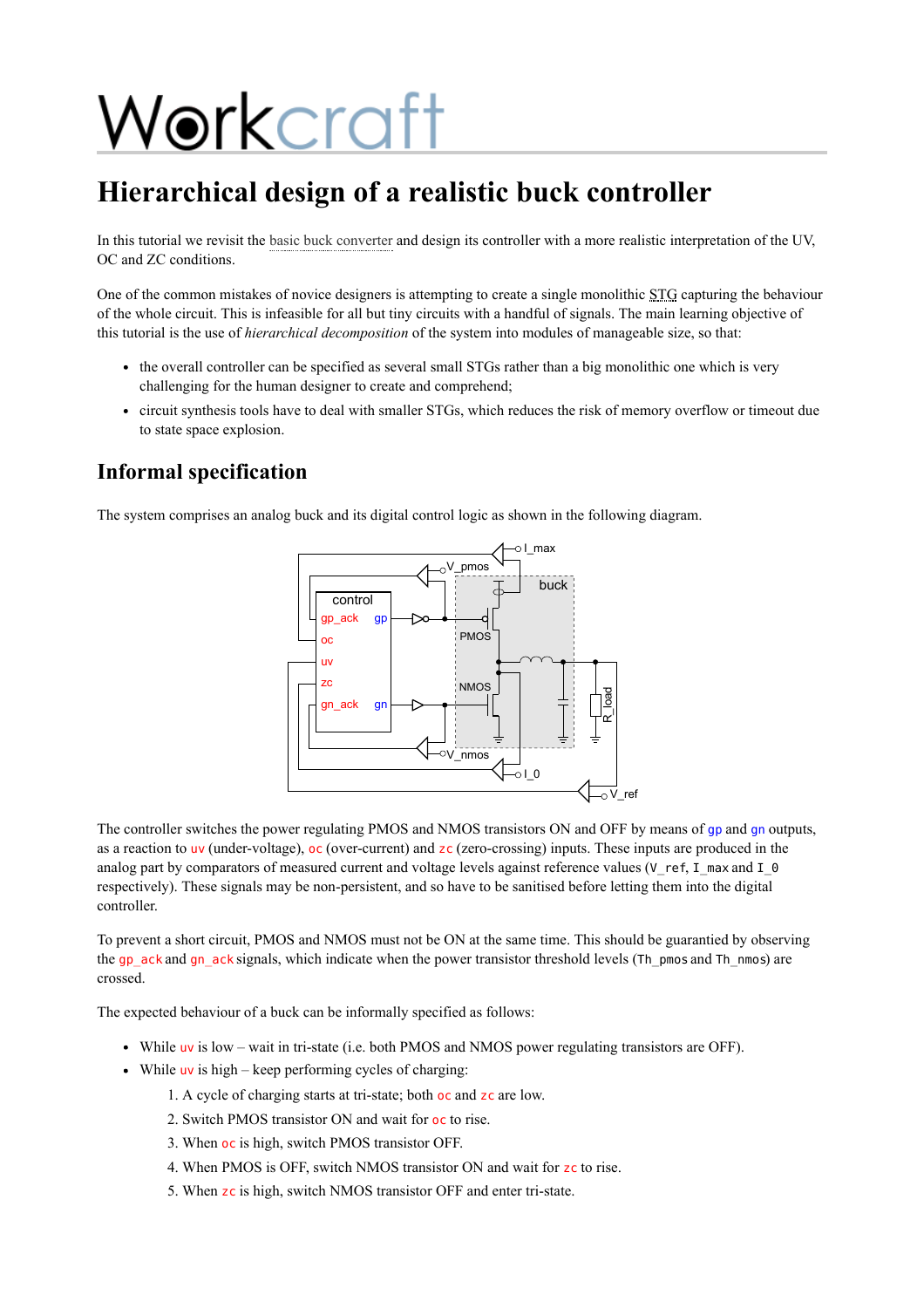# **Decomposition of controller**

One can notice two distinctive tasks for the controller: selecting the mode of operation (waiting or charging) as a reaction to uv and performing a cycle of charging. This observation helps to decompose the controller into two modules, CYCLE\_CTRL and CHARGE\_CTRL, communicating by a handshake:



CYCLE\_CTRL is the master deciding whether to perform a charging cycle and delegating this job to slave CHARGE\_CTRL.

Note that signals uv, oc, and zc are produced by the analogue part of the buck and thus may be non-persistent. In order to prevent unexpected changes, they have to be sanitised using special analog-to-asynchronous (A2A) components:



For oc and zc we are only interested in catching their rising edges, therefore a basic WAIT element is used:

WAIT element works as follows:

- Upon activation by  $\text{ctrl}+$  it waits for (non-persistent)  $sig=1$  (may miss short spikes) and latches it as 'clean' san;
- 'Clean' ctrl / san handshake controlled by 'dirty' sig.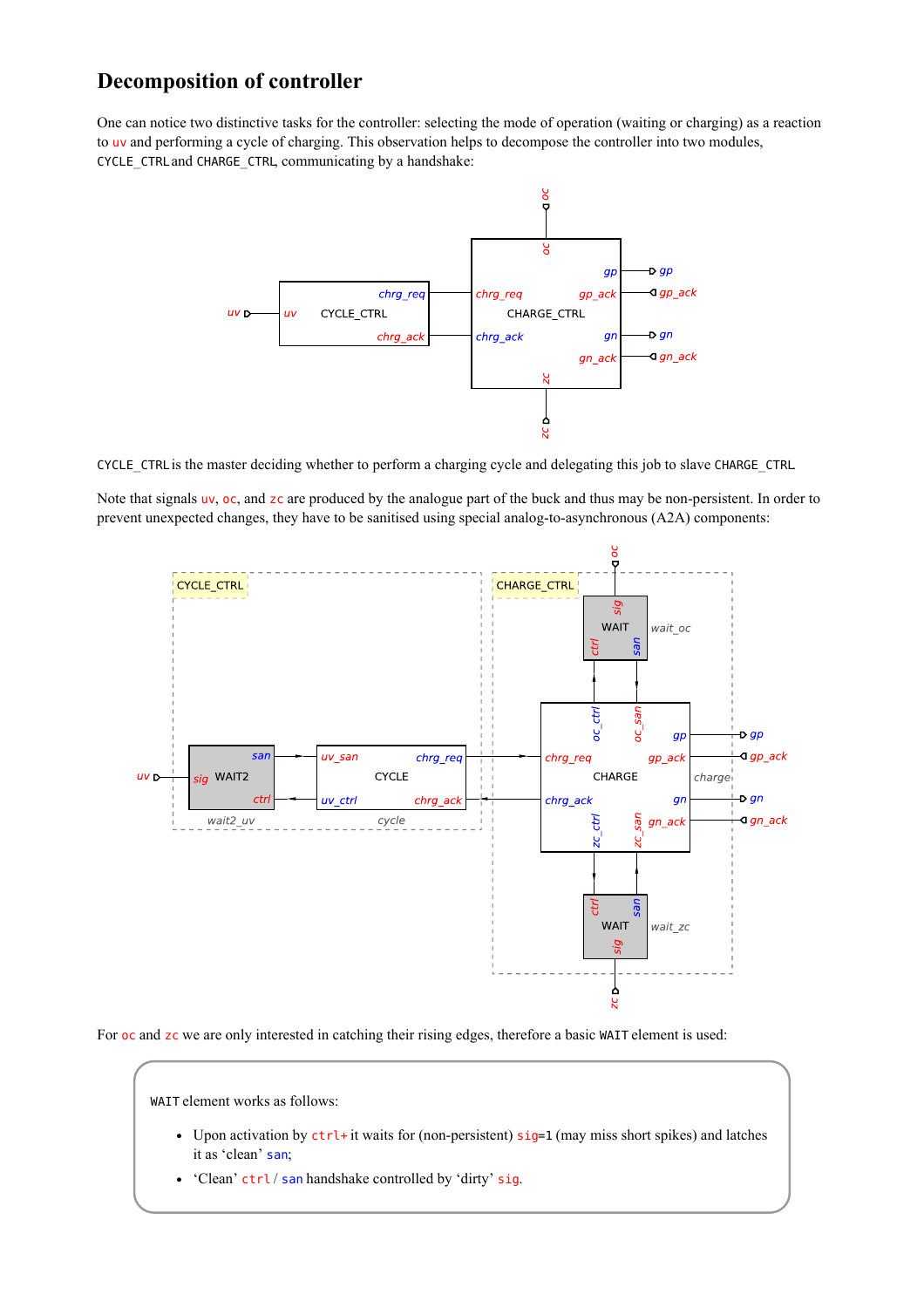WAIT2 element is similar to WAIT but works with both phases of its (non-persistent) input sig:

- after  $ctrl+it$  waits for  $sig+$  and latches it as stable san=1;
- after ctrl- it waits for sig- and latches it as stable san=0.

# **Design of controller modules**

#### **CYCLE module**

CYCLE should capture the following behaviour:

- initially uv san is low and controller waits for it to get high;
- when uv\_san gets high the controller repeatedly initiates handshakes chrg\_req'chrg\_ack on its interface to CHARGE, thus instructing it to perform charging cycles of the buck;
- when uv\_san gets low, CYCLE stops initiating handshakes until uv\_san goes high again.

Note that there is a race between uv san going low and the decision to start another cycle of charging. When these happen close in time, there is a choice whether to squeeze in another cycle of charging or not. This behaviour is captured by the following STG where this choice is represented using place me (for *mutual exclusion*).



It is always a good idea to formally verify STG models using *Verification* menu. The above STG is consistent, deadlockfree, and input-proper. However, the output-persistency property is violated. Indeed, outputs uv\_ctrl+ and chrg\_req+ disable each other. In fact, the choice at place me is an *arbitrating choice* and has to be implemented using a special component called MUTEX that can correctly handle the metastable behaviour associated with arbitration.



By tagging the choice place as a *Mutex* in the *Property editor*, the designer can prompt Workcraft to implement the associated choice by a MUTEX. Note that the surrounding signals must follow the MUTEX protocol – this can be verified via *Verification*→*Mutex place implementability [MPSat]*.

Tag place me as a *Mutex* in the CYCLE STG and verify whether the surrounding signals follow the MUTEX protocol. In this case the property is violated:  $uv_c$ trl+ and chrg\_req+ (to be implemented by mutex grants) are triggered by uv\_san- and chrg\_ack-, respectively, i.e. the phases of the signals do not match those in the MUTEX protocol. Hence we introduce a pair of internal signals which explicitly implement MUTEX requests with the correct polarity, which satisfies this property: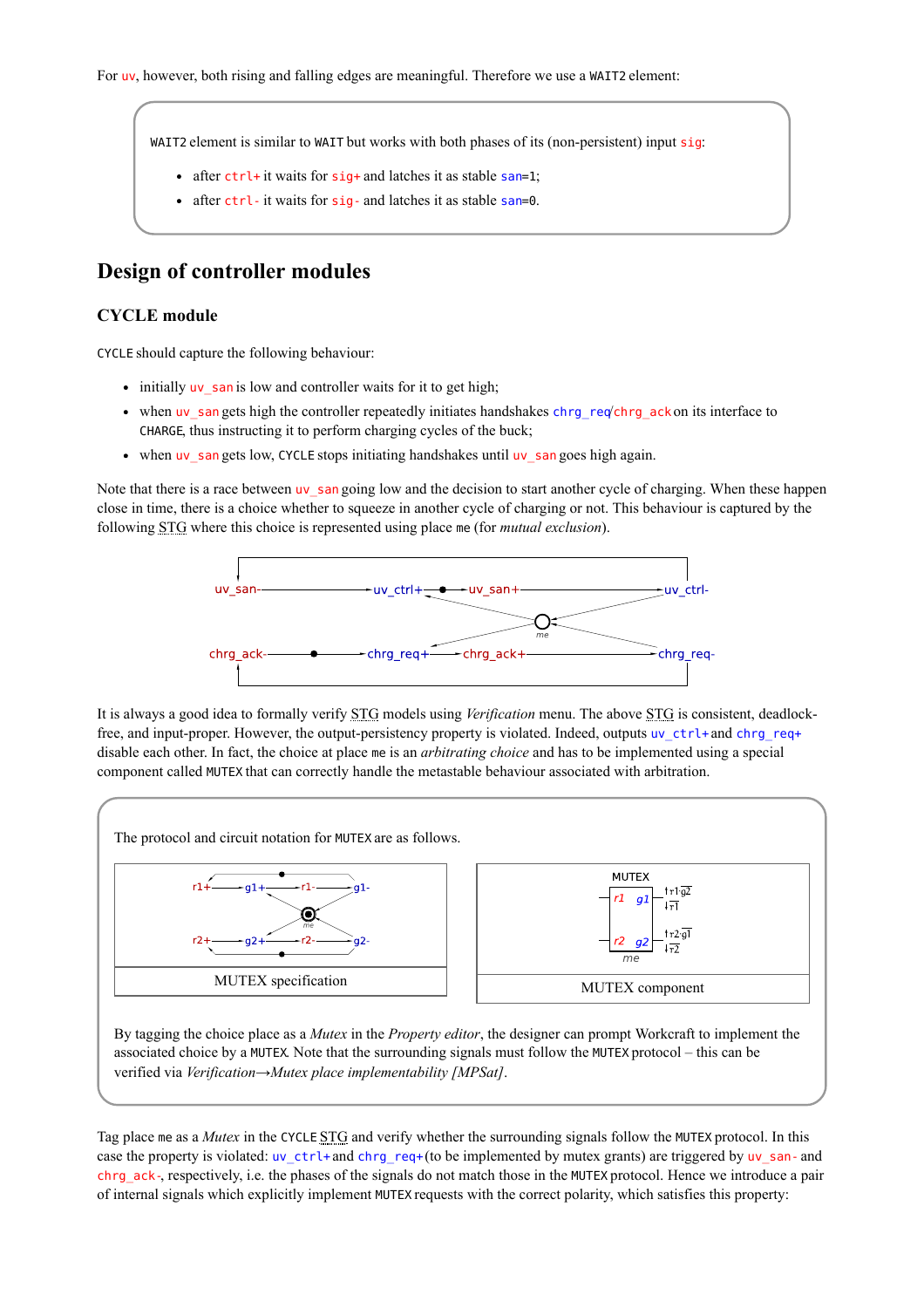

#### **CHARGE module**

CHARGE should capture the following behaviour:

- Initially the buck is in the tri-state, i.e. both PMOS and NMOS power regulating transistors are OFF.
- Upon receiving a request from CYCLE, the PMOS transistor is switched ON and remains ON until OC condition.
- After that the PMOS is switched OFF, and then NMOS is switched ON and remains ON until ZC condition.
- Finally NMOS is switched OFF returning the buck to tri-state, and the handshake with CYCLE is completed.

The idea of the approach below is to start with a small yet meaningful STG capturing the core behaviour but is not necessarily synthesisable. Then we augment and refine it into a synthesisable STG using standard transformations. This way the initial specification is comprehensible for the human designer, and the subsequent design steps can be documented and easily checked.

#### **Step 1: Initial design**

The following STG captures the core behaviour of CHARGE. Note that there are several problems with it:

- The interface to the two WAIT elements is not modelled yet, and non-sanitized signals oc and zc are used instead.
- The falling edges  $oc$  and  $zc$  are missing, and so the STG is not consistent.



**Step 2: Inserting the falling edges**

As signals oc and zc will eventually be sanitized with the help of WAIT elements, the designer will ultimately have control of when to start waiting for them and when to reset the WAIT elements after the rising phases of these signals have been registered. The precise positions of the falling edges of these signals do not matter from the correctness point of view (as long as the consistency property is satisfied and no inputs are delayed), but it makes sense to remove them from critical paths and try to optimise the size of the circuit.

It is possible to insert such reset transitions automatically, with the view to satisfy the consistency property and heuristically optimise the quality of the resulting circuit. This functionality is not currently implemented in Workcraft, but accessible by running *Petrify* from the command line. Hopefully one day it will be available from Workcraft GUI…

The STG below shows one possible way of inserting oc- and zc-.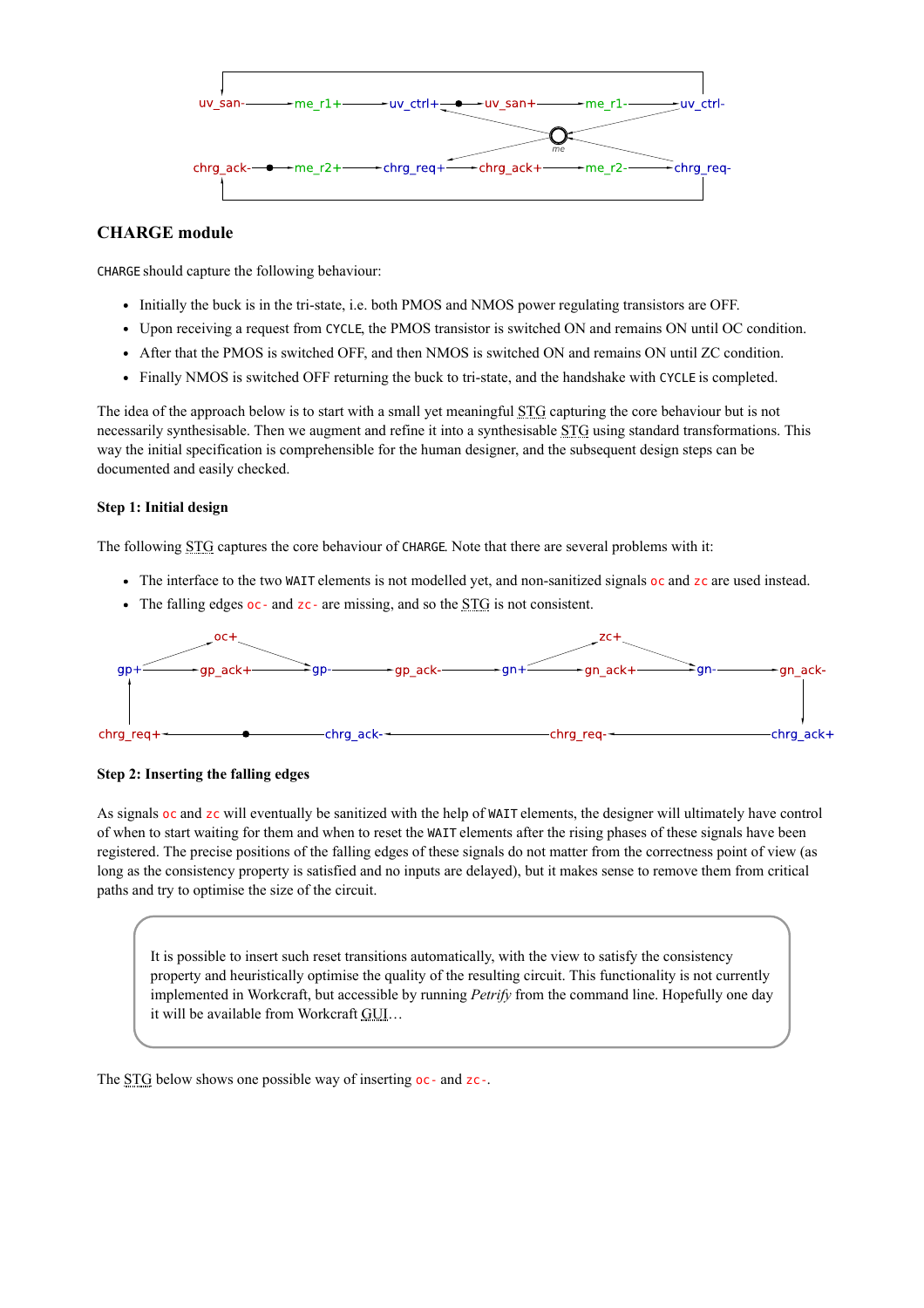

#### **Step 3: Sanitizing analogue inputs**

Signals oc and zc are generated by the analogue part of the buck and thus there is no guarantee that they are persistent. Hence they have to be sanitised with the help of WAIT elements before letting them into the digital controller. This is actually a simple transformation: One can view the transitions of these signals as 'collapsed' handshakes with WAIT elements. Expanding them into proper handshakes can be done by selecting transitions oc+, oc-, zc+, zc-, and using *Transformations*→*Expand selected handshake transitions…* menu. Note that default suffixes for handshake expansion are req and  $\alpha$ ck, but these can be changed by the designer, e.g. to  $\cot \alpha$  and  $\sin \alpha$  in this case. (Alternatively one can expand handshakes by right-clicking a transition and choosing *Expand handshake transition…* in the popup menu.) The resulting STG is as follows:



## **Verification of STG specifications**

As usual, before proceeding to the synthesis step, one should validate the STG by simulation and formally verify the standard correctness properties (consistency, deadlock freeness, input properness, output persistency) using *Verification* menu.

For CYCLE we also need to verify the implementability of the choice place me by a MUTEX using *Verification*→*Mutex place implementability [MPSat]* menu.

For CHARGE module we also need to verify the custom property that the power regulating PMOS and NMOS transistors are never ON at the same time, as explained in [basic buck tutorial](https://www.workcraft.org/tutorial/synthesis/buck/start).

When decomposing a system into smaller modules, there is a new type of problem: One module might produce an output unexpected by another module at that moment. For example, CYCLE could fire chrg\_req+ output transition at a moment when CHARGE is not in a state that enables its chrg\_req+ input transition. Hence one should verify that the modules *conform* to each other using the *Verification*→*Conformation (without dummies) [MPSat]…* menu. In our case we need to check that CYCLE STG conforms to CHARGE STG and vice versa (i.e. two checks are required).

### **Circuit synthesis and verification**

Synthesise the STGs for the CYCLE and CHARGE modules using either *Technology mapping [Petrify]* or *Technology mapping [MPSat]* command in the *Synthesis* menu.

For CYCLE the result is the following circuit – note that a MUTEX has been inserted automatically. (The name of MUTEX component and its ports can be adjusted in the *Digital Circuit*→*Mutex name and request-grant pairs* property of global preferences accessible via *Edit*→*Preferences…* menu.)